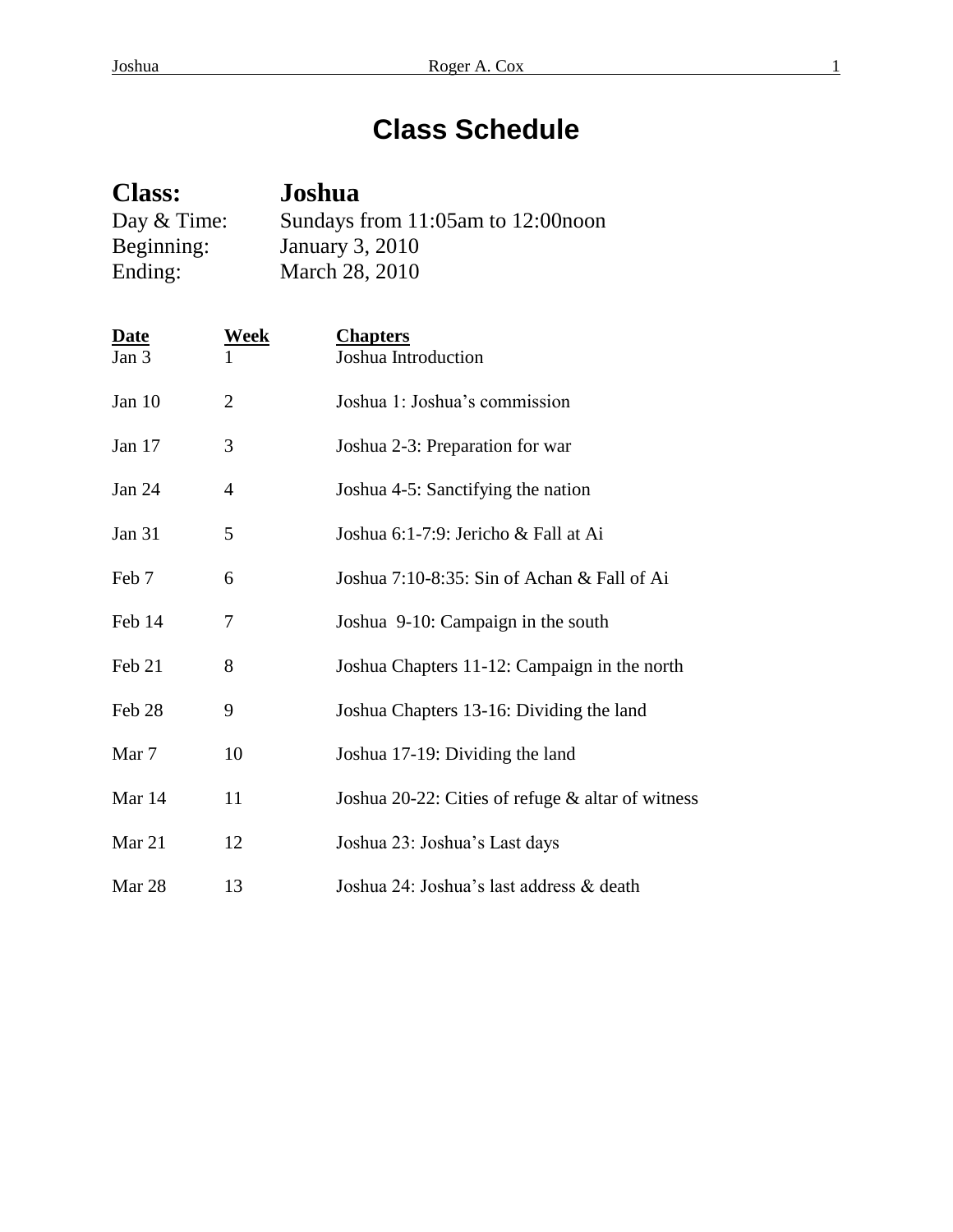# **The Book of Joshua Outline**

### **1:1-9 Joshua's commission**

- 1:1,2 The continuity of the task
- 1:3-9 Promise and Command

### **1:10 - 5:12 The entry into Canaan**

| $1:10-18$     | Mobilization                |
|---------------|-----------------------------|
| $2:1 - 24$    | The mission of the spies    |
| $3:1-13$      | Preparations for a holy war |
| $3:14 - 4:18$ | The crossing of the Jordan  |
| $4:19 - 5:12$ | <b>Encampment at Gilgal</b> |

## **5:13 - 12:24 The Conquest of Canaan**

| $5:13-15$     | The Divine Commander                             |
|---------------|--------------------------------------------------|
| $6:1 - 8:35$  | The first stage in the campaign: Jericho $\&$ Ai |
| $9:1 - 10:43$ | The second stage: the campaign in the south      |
| $11:1-23$     | The third stage: the campaign in the north       |
| $12:1-24$     | List of conquered Canaanite kings                |

### **13:1 - 22:34 The Division of the land**

|           | 13:1 - 19:51 Allocations to the tribes                              |
|-----------|---------------------------------------------------------------------|
|           | 20:1 - 21:45 Cities of refuge and cities of Levites appointed       |
| $22:1-34$ | Return of the eastern tribes and setting up of the altar of witness |

### **23:1 - 24:33 Joshua's last days**

| $23:1-16$ | First address                              |
|-----------|--------------------------------------------|
| $24:1-28$ | Second address and renewal of the covenant |
| 24:29-33  | Joshua's death and burial                  |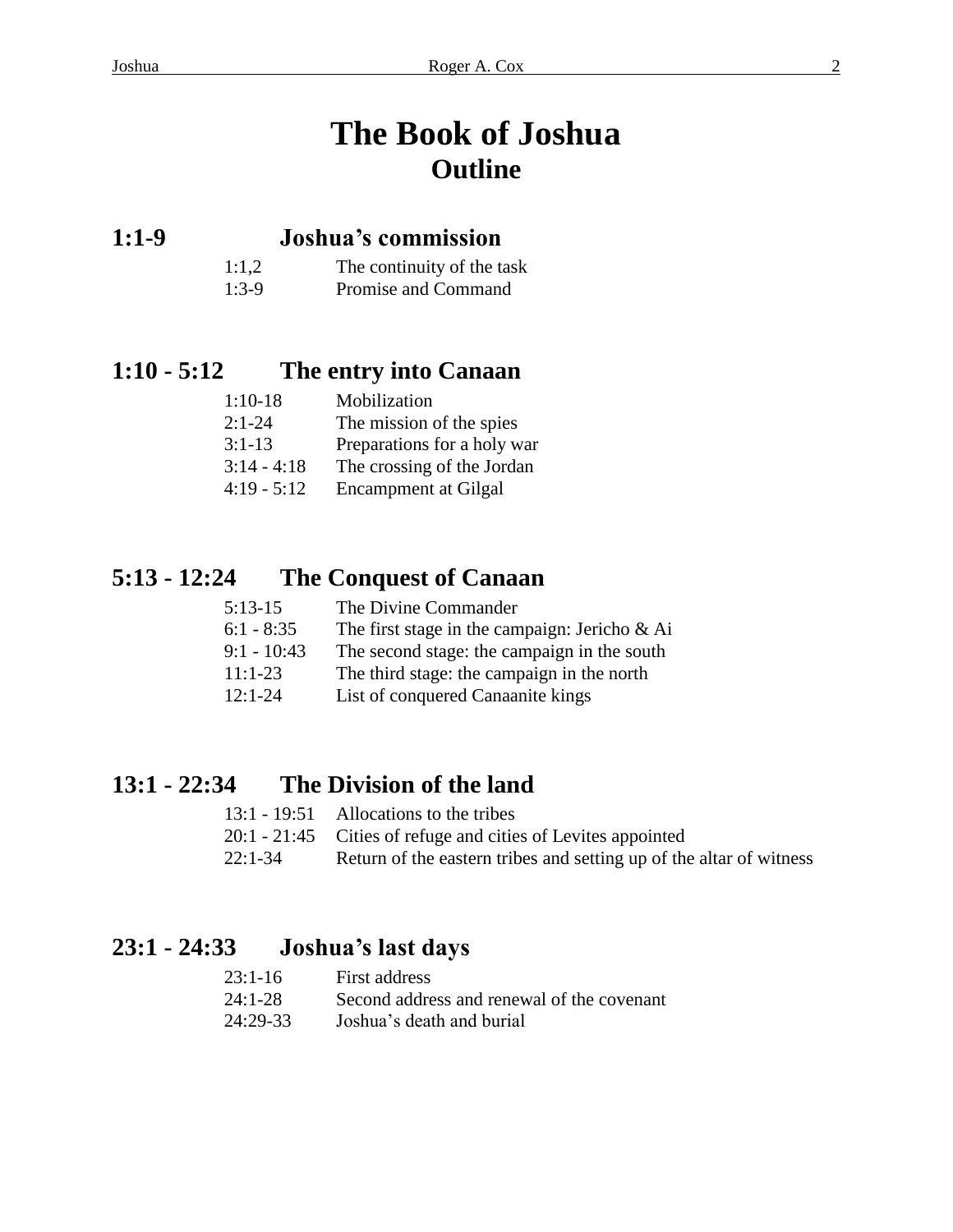Joshua, the first of the twelve historical books (Joshua—Esther), forges a link between the Pentateuch and the remainder of Israel's history. Through three major military campaigns, the people of Israel learn a crucial lesson under Joshua's capable leadership: victory comes through faith in God and obedience to His word, rather than through numerical or military superiority.

This theme is underscored by the name of the book itself. Joshua's name, which means "Yahweh is Salvation," is symbolic of the fact that although he is the leader of Israel during the conquest, the Lord is the Conqueror.

#### **Author**

Jewish tradition assigns authorship of this book to Joshua himself, and there is little doubt that portions of the book are to be ascribed to him (24:26). Possibly some narratives were added later, however, such as Othniel's capture of Kirjath Sepher (15:13–19), Dan's migration to the north (19:47), and the account of Joshua's death and burial (24:29–33). In addition, the recurring phrase "to this day"  $(5:9; 13:13; 15:63)$  indicates a time of writing later than the events themselves.

#### **Date**

l

While a precise date for the composition of Joshua is uncertain, the events described take place between the beginning of the Conquest (1405 B.C.) and the death of Joshua (c. 1390 B.C.). If the later date of the Exodus is accepted (see Exodus), however, the beginning of the Conquest would date to c. 1250–1200 B.C.

#### **Themes and Literary Structure**

The book of Joshua divides neatly into two principal sections: chapters 1–12 record the Conquest; chapters 13–24 describe the assignment of tribal territories and the dispersal of the tribes throughout the Land of Promise.

The theme of conquest and occupation pervades the book of Joshua. The setting of the first five chapters begins east of the Jordan River as Joshua replaces Moses, and Israel crosses the Jordan on dry land and prepares for war. Like a wise general, Joshua utilizes a divide-andconquer strategy. His campaign begins in central Canaan (chs. 6–8), thus preventing a massive Canaanite alliance against Israel. Then Joshua moves to southern Canaan (chs. 9, 10), and finally to northern Canaan (chs. 11, 12).

Though there are no direct messianic prophecies in the book, Joshua is clearly a type of Christ. His name *Yeshua* ("Yahweh is Salvation") is the Hebrew equivalent of the name "Jesus." In his role of triumphantly leading the people into their possessions, he foreshadows the One who will bring "many Sons to glory" (Heb. 2:10).

The scarlet cord, which provided safety for Rahab and her house (Josh. 2:17–21), portrays safety through the blood of Jesus (Heb. 9:19–22). Amazingly, this gentile woman is found in the genealogy of Jesus Christ (Matt. 1:5).1

<sup>1</sup>Thomas Nelson, Inc., *Nelson's complete book of Bible maps and charts: Old and New Testament [computer file], electronic ed., Logos Library System*, (Nashville: Thomas Nelson) 1997, c1996.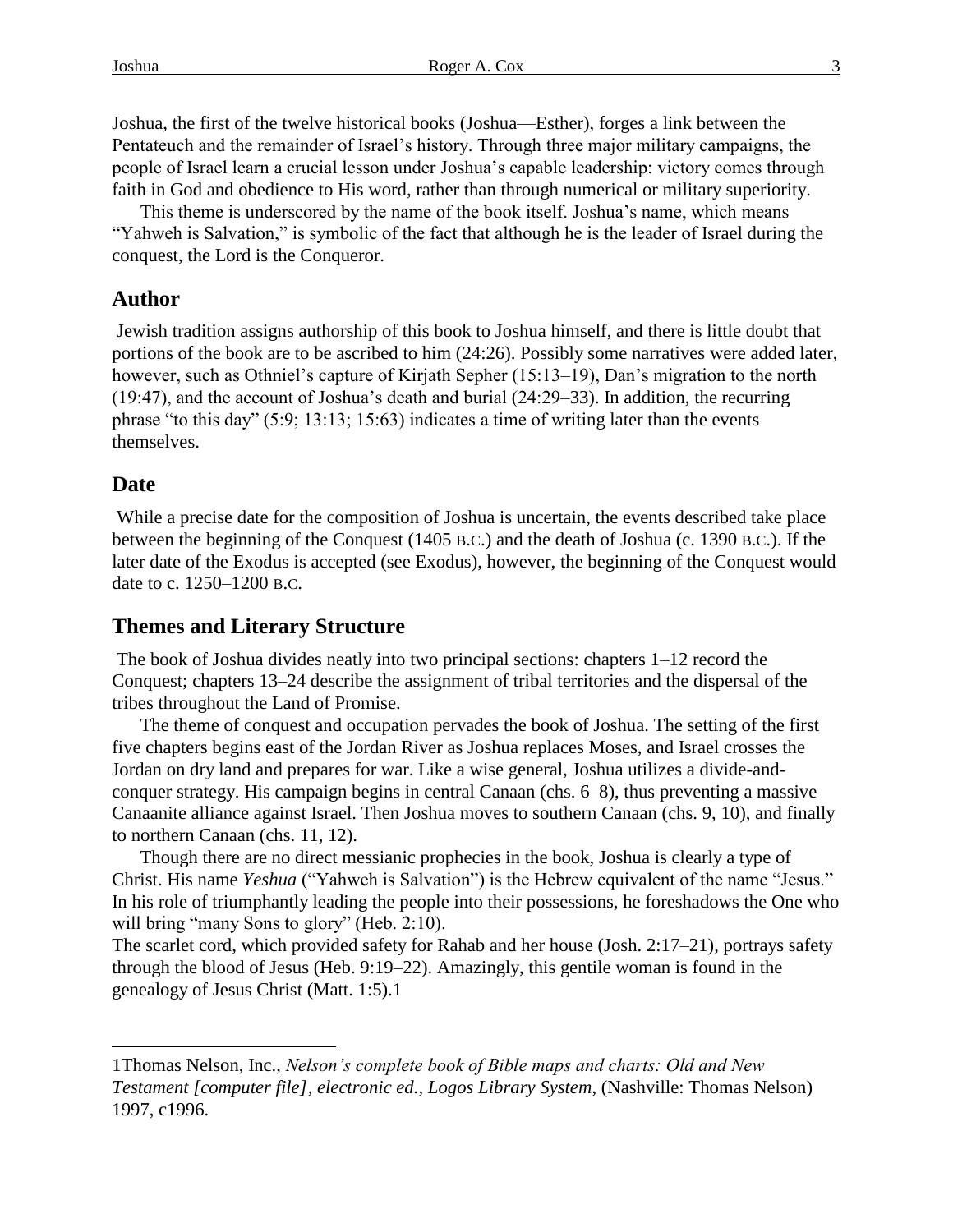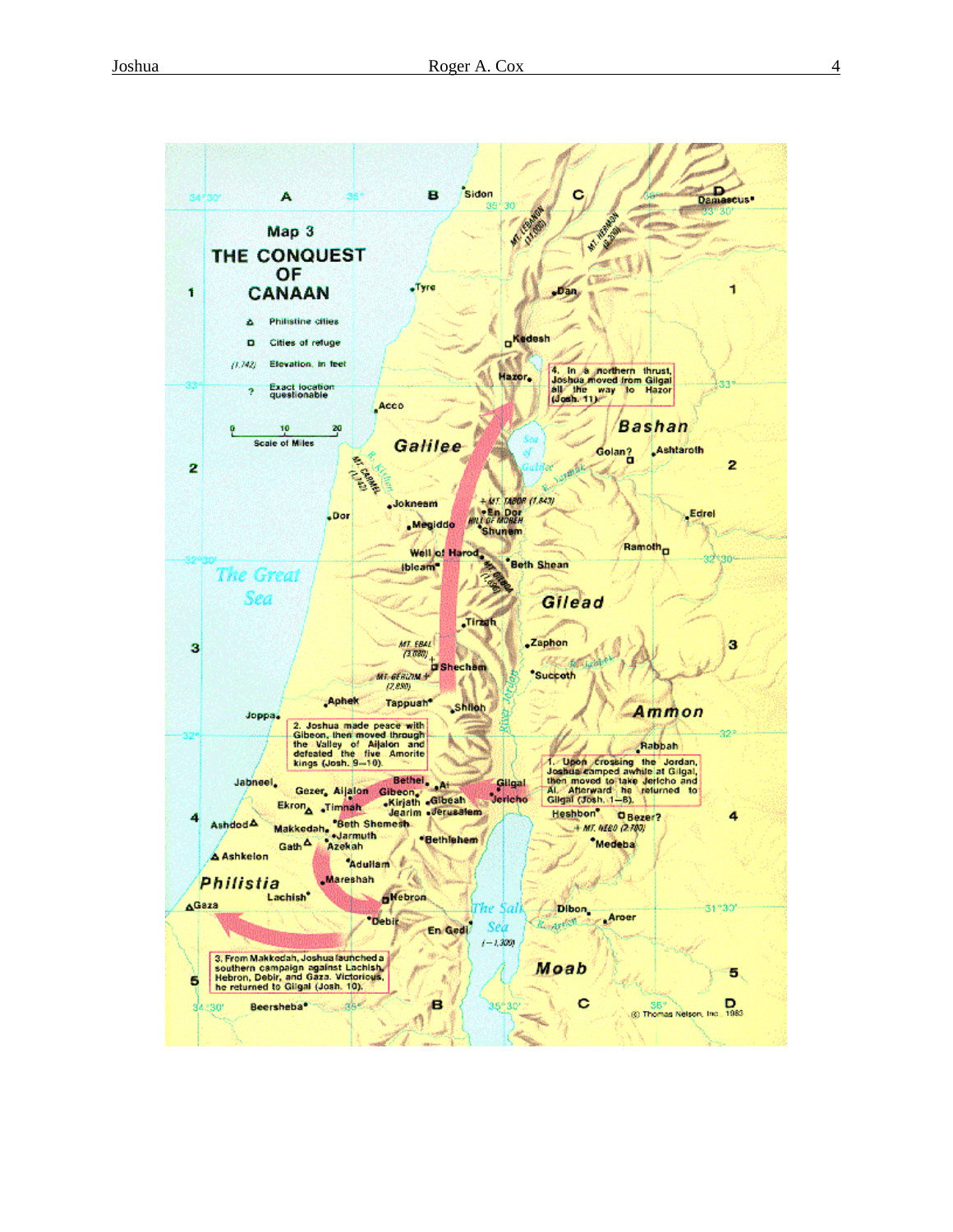## *Joshua Chapter 1: Jan 10th 2010*

#### **Explore It**

- 1. What promise did the Lord give to Joshua? (1:5)
- 2. Why was it important for Joshua to "be strong and courageous"? (1:6)
- 3. Who had been promised to inherit the land, according to the Lord? (1:6)
- 4. What specific steps did the Lord instruct Joshua to take in order to be successful? (1:7)
- 5. What did God say meditation on the Book of the Law would accomplish? (1:8)
- 6. Why were certain tribes given special instructions by Joshua? (1:12-15)
- 7. How did the Israelite leaders respond to Joshua's instruction? (1:16)
- 8. What did the leaders of Israel say to encourage Joshua in his new role? (1:17-18)

#### **Get It**

- 9. What does this passage teach us about how to deal with fear, doubt, and discouragement?
- 10. Why do you think God reminded Joshua of the relationship the Lord had with Moses?
- 11. What does it mean to meditate on God's Word?

#### **Apply It**

12. How can you meditate on God's word everyday this week?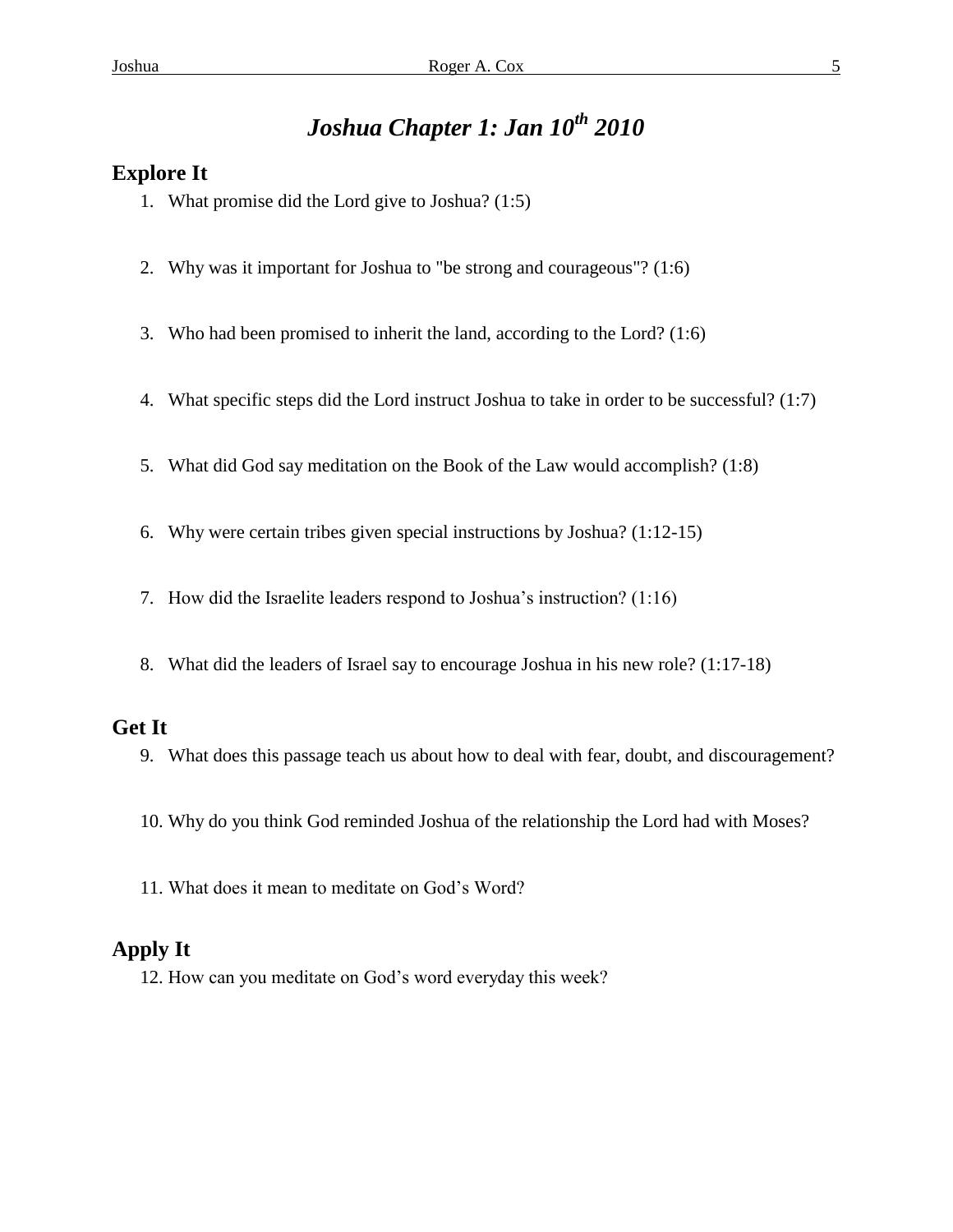## *Joshua Chapters 2-3: Jan 17th 2010*

#### **Explore It**

- 1. How did Rahab protect the spies from the king's messengers? (2:4-6)
- 2. What instilled fear in the hearts of the Canaanites? (2:9-11)
- 3. What were Rahab's beliefs about the God of Israel? (2:11)
- 4. What were the conditions of the deal between Rahab and the spies? (2:14-20)
- 5. What was the nature of the spies' report to Joshua? (2:24)
- 6. What specific instructions did the officers give to the people regarding their journey? (3:3-4)
- 7. Why was it necessary for the Israelite people to consecrate themselves? (3:5)
- 8. For what reason did God choose to praise Joshua in the eyes of the Israelites? (3:7)
- 9. How were the Israelites to know that God was with them and would drive out their enemies from the land of Canaan? (3:10-13)
- 10. What happened when the priests who were carrying the ark reached the Jordan River?  $(3:15-16)$

#### **Get It**

- 11. What do you think inspired Rahab's belief in the God of Israel?
- 12. In what season do the events of the crossing of the Jordan river take place, and why is this significant?

#### **Apply It**

13. What are some tangible things that remind you of what God means to you or what He has done for you?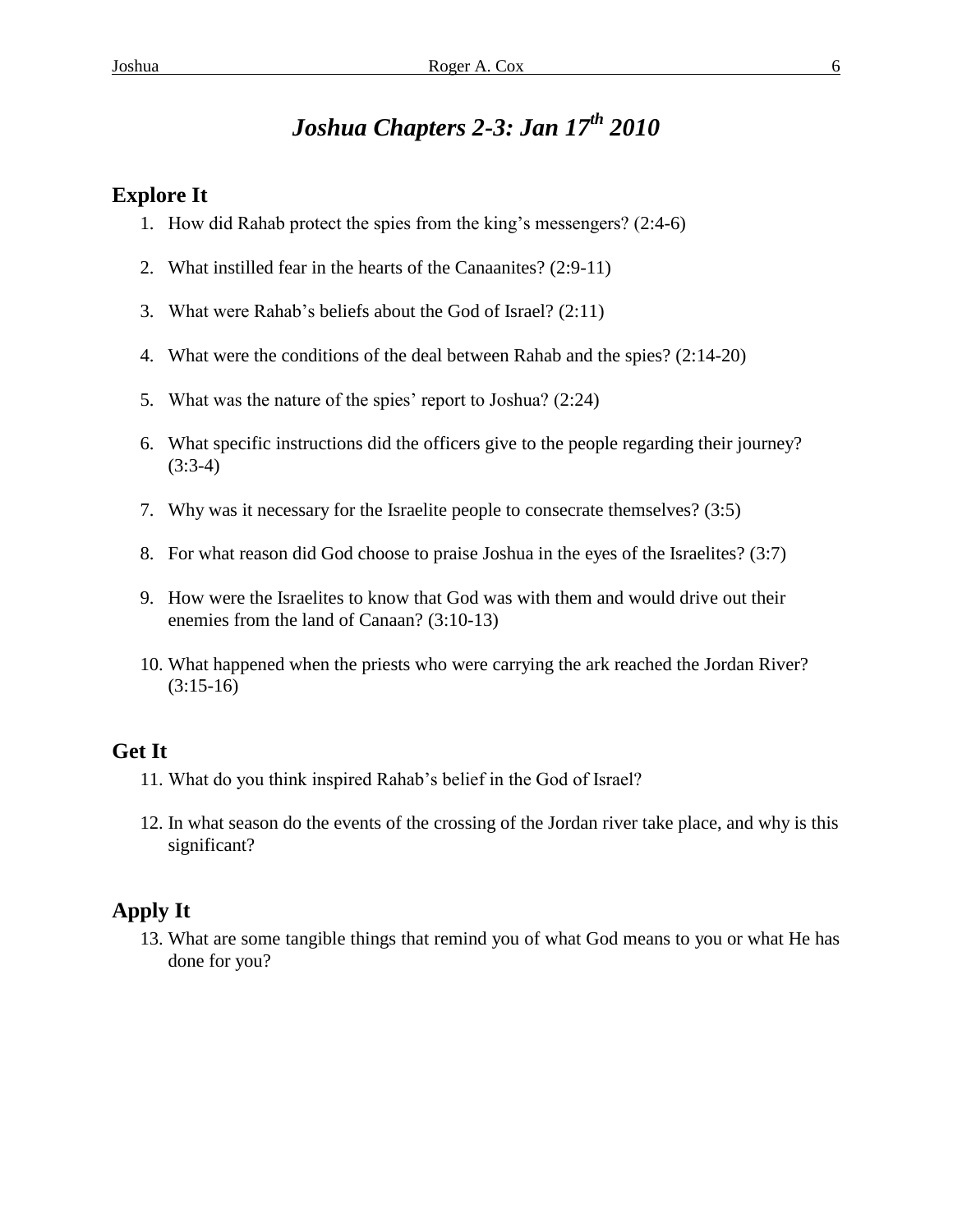## *Joshua Chaptesr 4-5: Jan 24th 2010*

#### **Explore It**

- 1. Why did the Lord tell Joshua to choose twelve men from among the Israelites? (4:2-3)
- 2. Why were stones taken from the Jordan riverbed? (4:6-7)
- 3. How did the people of Israel respond to the miracle God performed on their behalf? (4:14)
- 4. What specific tradition did Joshua instruct the Israelites to initiate? (4:21-22)
- 5. For what two reasons did God perform this miracle? (4:24)
- 6. What reaction did the foreign kings have toward the news about Israel and their God?  $(5:1)$
- 7. For what reasons was it necessary to circumcise the Israelites again? (5:4-7)
- 8. Why did the Israelites wander in the desert for forty years? (5:6)
- 9. How did the Lord respond to the Israelites' obedience to His command to be circumcised? (5:9)
- 10. Why did the manna stop appearing for the Israelites? (5:12)
- 11. Whom did Joshua meet outside of Jericho? (5:13-14)

#### **Get It**

12. How was the Israelites' celebration significant in light of their circumcision?

#### **Apply It**

13. What promises of God are significant to you?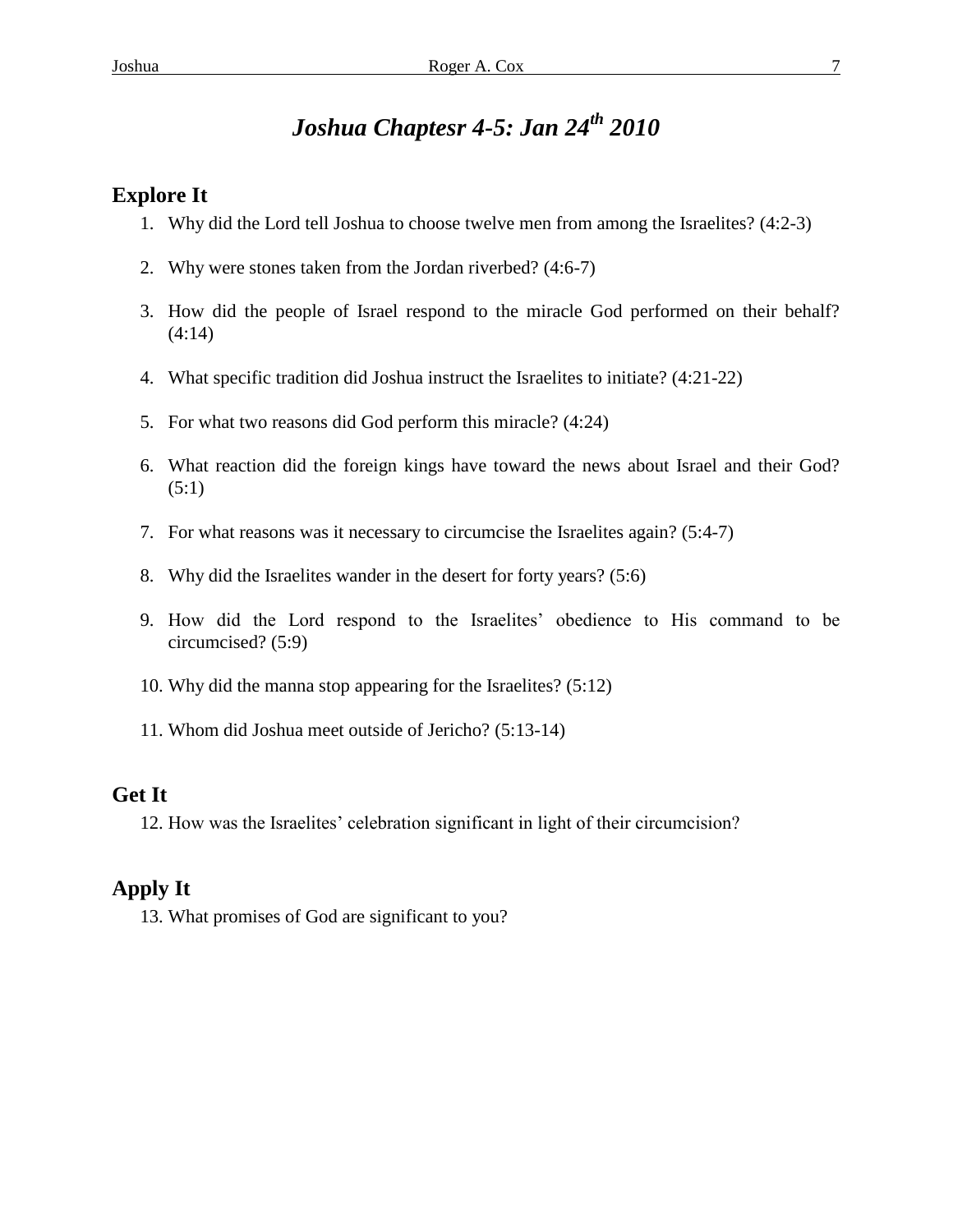### *Joshua Chapters 6:1-7:9: Jan 31st 2010*

#### **Explore It**

- 1. What instructions did the Lord give to Joshua about defeating Jericho? (6:2-5)
- 2. What did the Israelites do differently on the seventh day of their siege of Jericho? (6:15)
- 3. According to Joshua, who gave the city of Jericho over to the Israelites? (6:16)
- 4. Why did Joshua instruct the Israelites to keep away from the devoted things in Jericho? (6:18)
- 5. What were the Israelites supposed to do with all of the wealth of Jericho? (6:19)
- 6. How were Rahab and her family treated by the Israelites? (6:22-23, 25)
- 7. What did Joshua say would happen if a man were to rebuild Jericho? (6:26)
- 8. How did the Israelites act unfaithfully? (7:1)
- 9. Why were the spies confident of their ability to overcome the city of Ai? (7:3)
- 10. What was the outcome of the Israelites' battle with the men of Ai? (7:4-5)
- 11. How did the leaders of Israel demonstrate their shock and remorse over losing the war with Ai? (7:6)

#### **Get It**

- 12. For what reason was Rahab's life spared?
- 13. Why was it important for the Israelites to devote Jericho and all of its wealth to the Lord?
- 14. Why would God destroy so many Israelites for Achan's sin?

#### **Apply It**

15. In what specific ways do you think people allow greed to creep into their lives?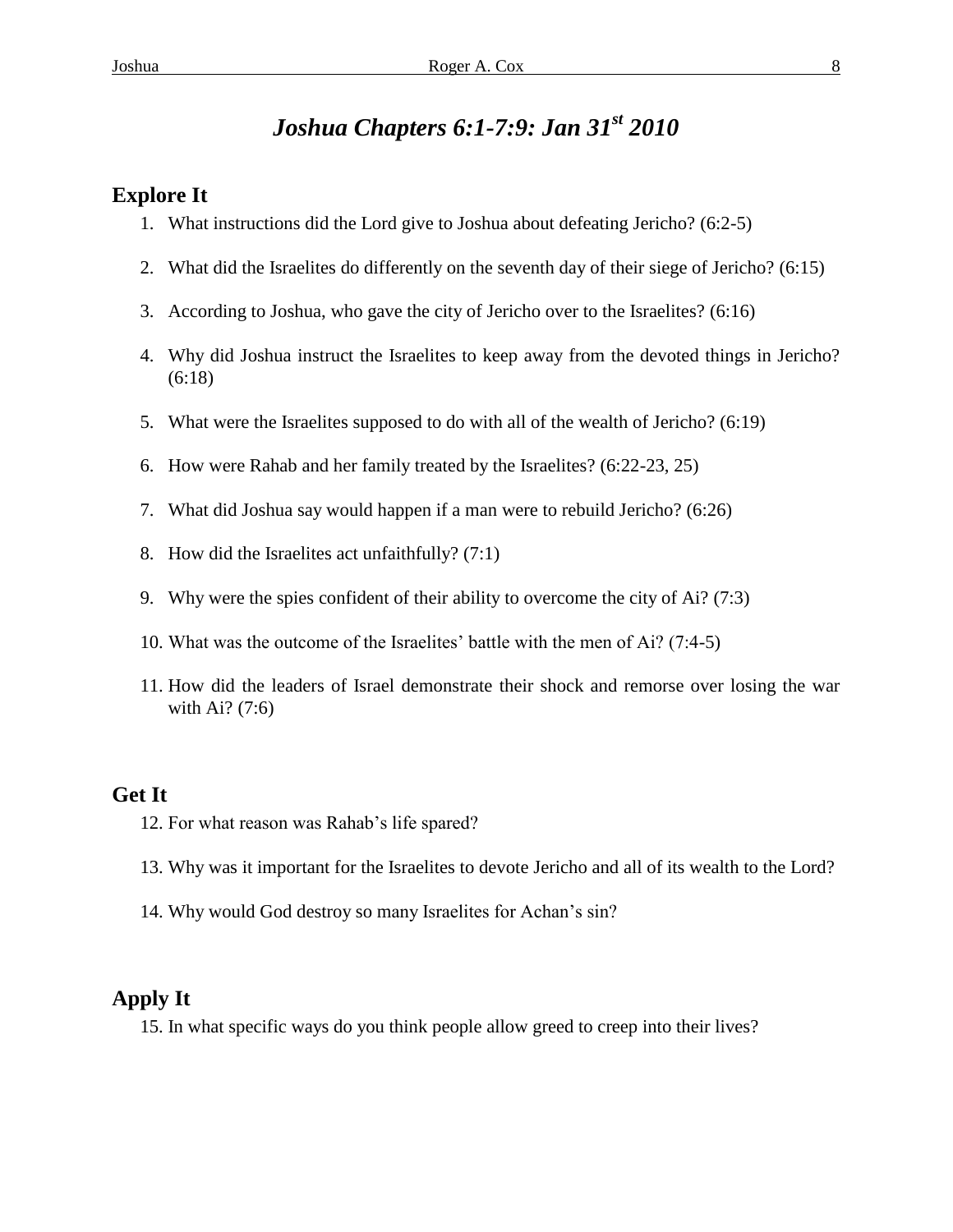## *Joshua Chapters 7:10-8:35: Feb 7th 2010*

#### **Explore It**

- 1. Why had the Lord allowed Israel to lose the battle with Ai? (7:10-12)
- 2. How did the Lord reveal to the Israelites who had taken the devoted things from Jericho?  $(7:14-15)$
- 3. Why did Achan take the devoted things from Jericho? (7:21)
- 4. How did the Israelites repent of their sin before the Lord? (7:22-26)
- 5. In what way did the battle with Ai differ from the Israelites' war with Jericho? (8:2)
- 6. What was the strategy to overtake the city of Ai? (8:4-7)
- 7. Who was the leader of the army of Israel? (8:8)
- 8. How did the king of Ai respond to Israel's second advance against his city? (8:14)
- 9. What was the outcome of Israel's war with Ai? (8:20-23)
- 10. What did Joshua do following Israel's victory over the city of Ai? (8:30-35)

#### **Get It**

11. Why did Joshua need special encouragement when the Lord told him to attack the city of Ai?

### **Apply It**

12. How does God's response to Israel's repentance encourage you?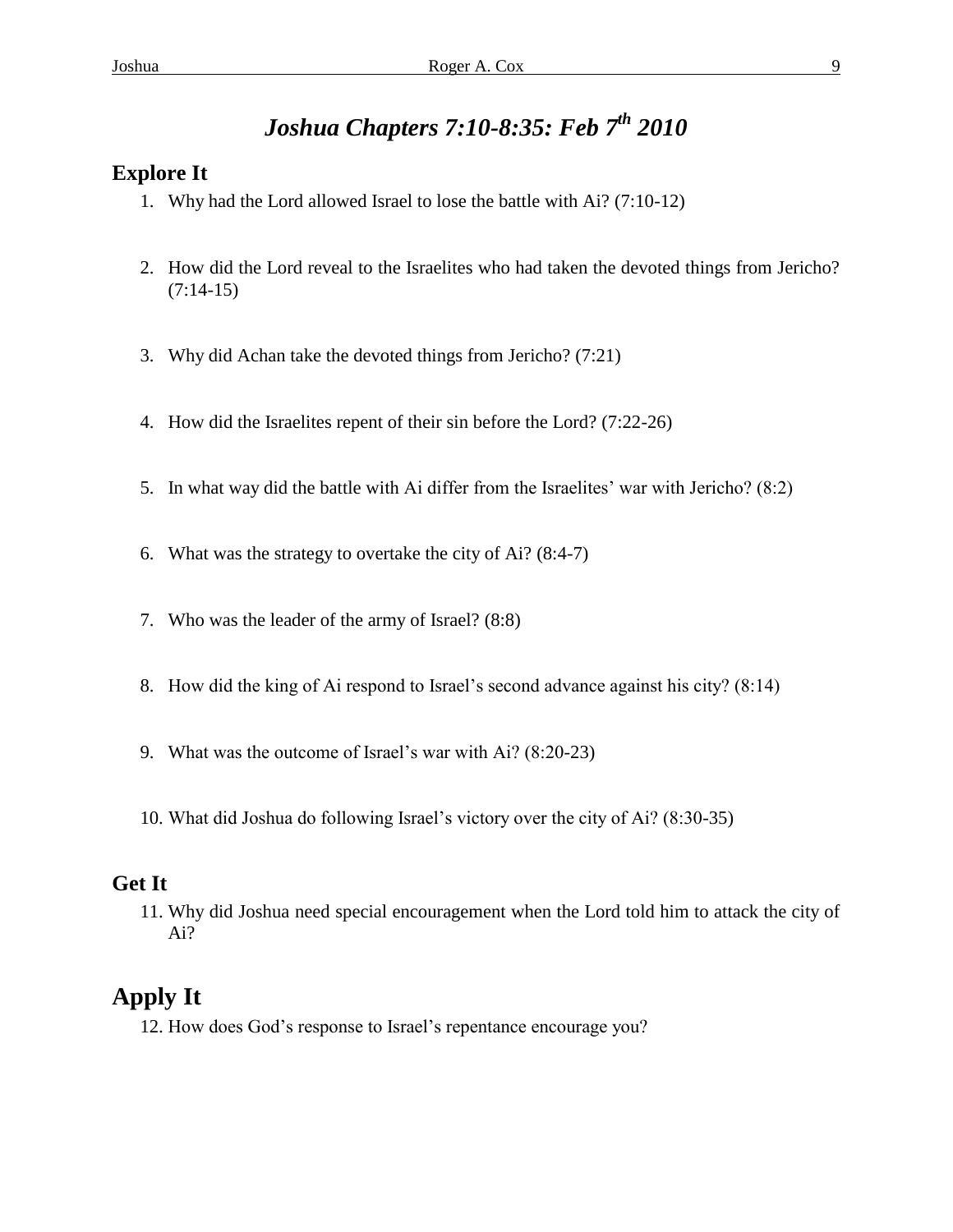## *Joshua Chapters 9-10: Feb 14th 2010*

#### **Explore It**

- 1. What was the reaction of Israel's neighbors when they heard about the battles Israel had won? (9:1-2)
- 2. How did the people of Gibeon respond differently to Israel from the rest of their neighbors? (9:3-4)
- 3. Why did the Gibeonites go to such lengths to make a treaty with Israel? (9:6, 24)
- 4. How did Joshua respond to the Gibeonites' request to establish a treaty? (9:7-8)
- 5. What mistake did the leaders of Israel make in dealing with the Gibeonites? (9:14)
- 6. What did the Israelites do when they discovered that the Gibeonites had deceived them? (9:16-18)
- 7. Of what significance was the city of Gibeon to the king of Jerusalem? (10:2-4)
- 8. How did the Gibeonites respond to the attack of the Amorites? (10:6)
- 9. How did Joshua respond to the plea for help from the Gibeonites? (10:7)
- 10. What did Joshua do when he heard that the five Amorite kings were hiding from him? (10:18-19)
- 11. Where did Joshua go after he had defeated the city of Makkedah? (10:29-39)
- 12. Why was Joshua able to conquer the whole region in one campaign? (10:42)

#### **Get It**

13. In what circumstances do we tend to rely on ourselves instead of seeking God's wisdom?

#### **Apply It**

14. How can you "inquire of the Lord" the next time you have an important decision to make?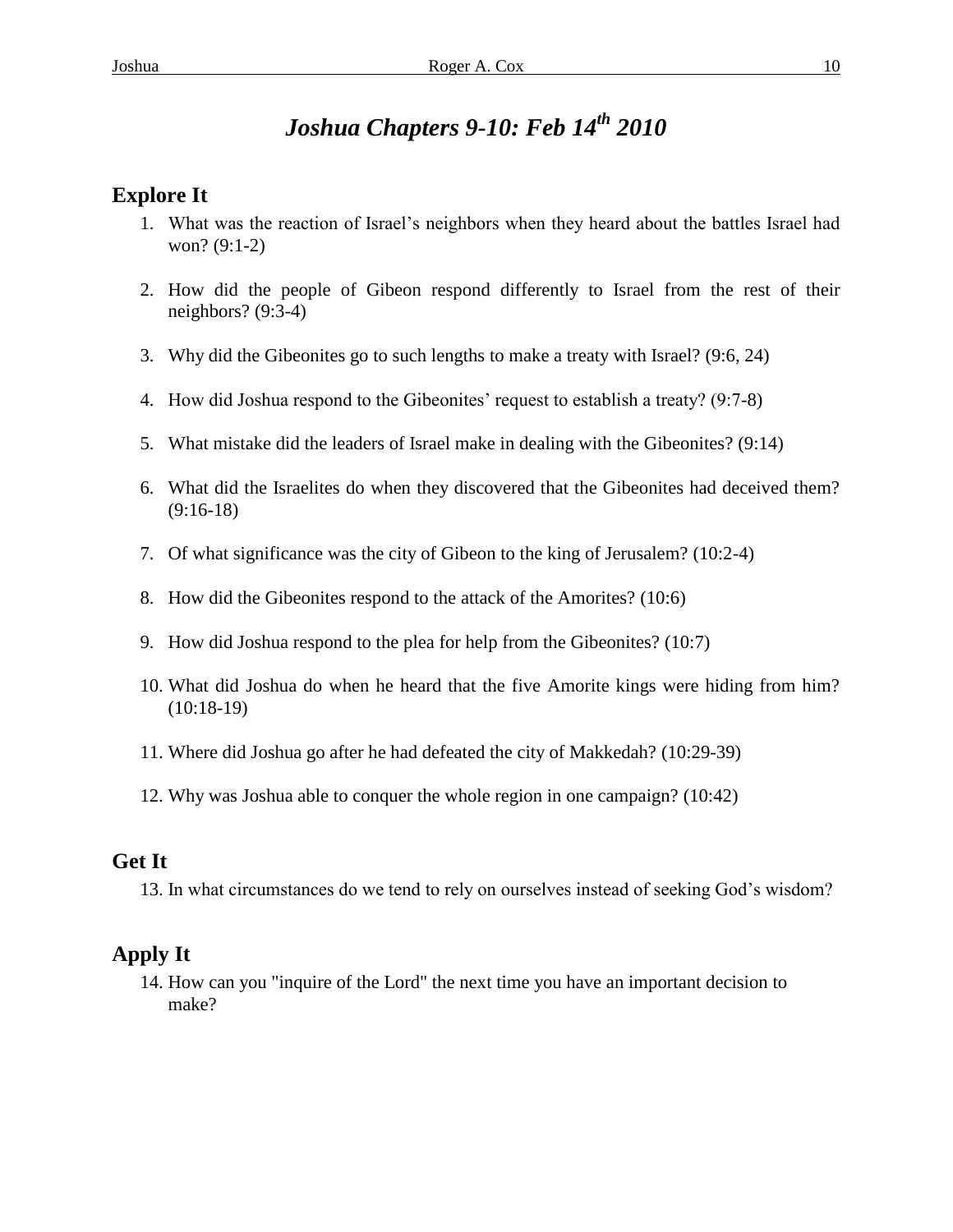## *Joshua Chapters 11-12: Feb 21st 2010*

#### **Explore It**

- 1. How is the combined army of the northern kings described? (11:4)
- 2. What encouragement did the Lord give to Joshua when he faced this immense army?  $(11:6)$
- 3. What strategy did Joshua use against the armies of the northern cities? (11:7)
- 4. What was the outcome of the battle between Israel and the northern cities? (11:8)
- 5. In what specific way did Joshua obey the Lord? (11:9)
- 6. In addition to the Lord, whom was Joshua obeying by destroying the royal cities? (11:12)
- 7. How long did Israel's war with the northern cities continue? (11:18)
- 8. Why did the northern kings decide not to make treaties of peace with Israel? (11:20)
- 9. How was the land divided after Israel had won it through battle? (11:23)

#### **Get It**

- 10. How did the northern cities combining their armies help fulfill God's plan?
- 11. Why is the land that the Israelites won referred to as an "inheritance"?
- 12. Why did God want them to hamstrung the horses and burn the chariots?

#### **Apply It**

13. How do you think Joshua felt facing a huge army? How did he overcome this overwhelming force?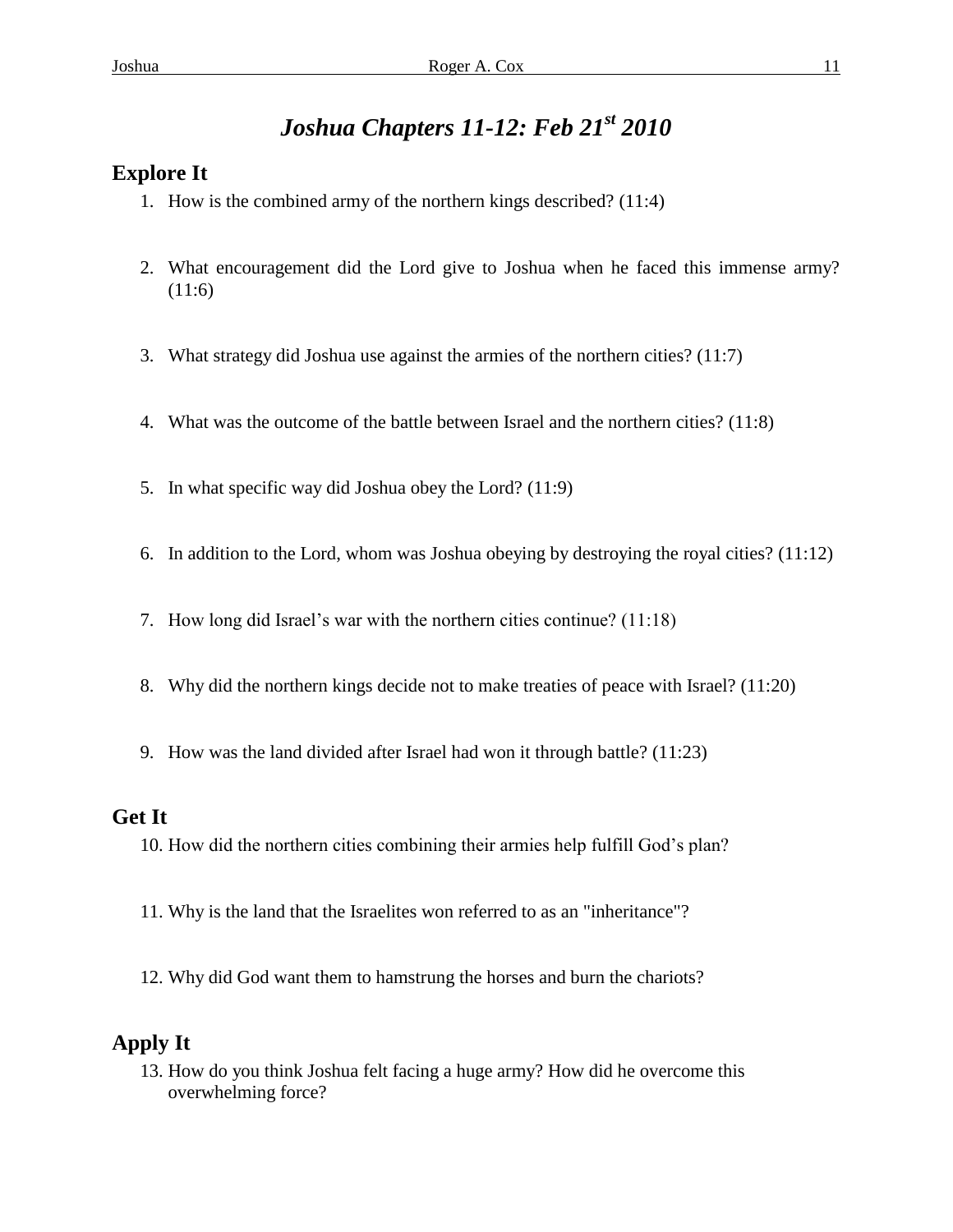## *Joshua Chapters 13-16: Feb 28th 2010*

#### **Explore It**

- 1. What specific instructions and promise did the Lord give to Joshua about the land that remained to be conquered? (13:6-7)
- 2. Why did the tribe of Levi not inherit a portion of the land? (13:14, 33)
- 3. How did Joshua know how to divide the land between the tribes of Israel? (14:2, 5)
- 4. Why did Caleb approach Joshua at Gilgal? (14:6-12)
- 5. What did Moses promise Caleb because of his obedience? (14:9)
- 6. How had the Lord kept His promise to Caleb? (14:10)
- 7. How long did Caleb have to wait before God fulfilled His promise to him? (14:10)
- 8. Where did Caleb place his confidence? (14:12)
- 9. How did Joshua respond to Caleb's request? (14:13)

#### **Get It**

- 10. What does it mean to follow the Lord wholeheartedly?
- 11. Why couldn't Judah and Ephraim drive out the Jebusites and Canaanites respectively?

### **Apply It**

12. What do these chapters reveal about the reliability of God's promises?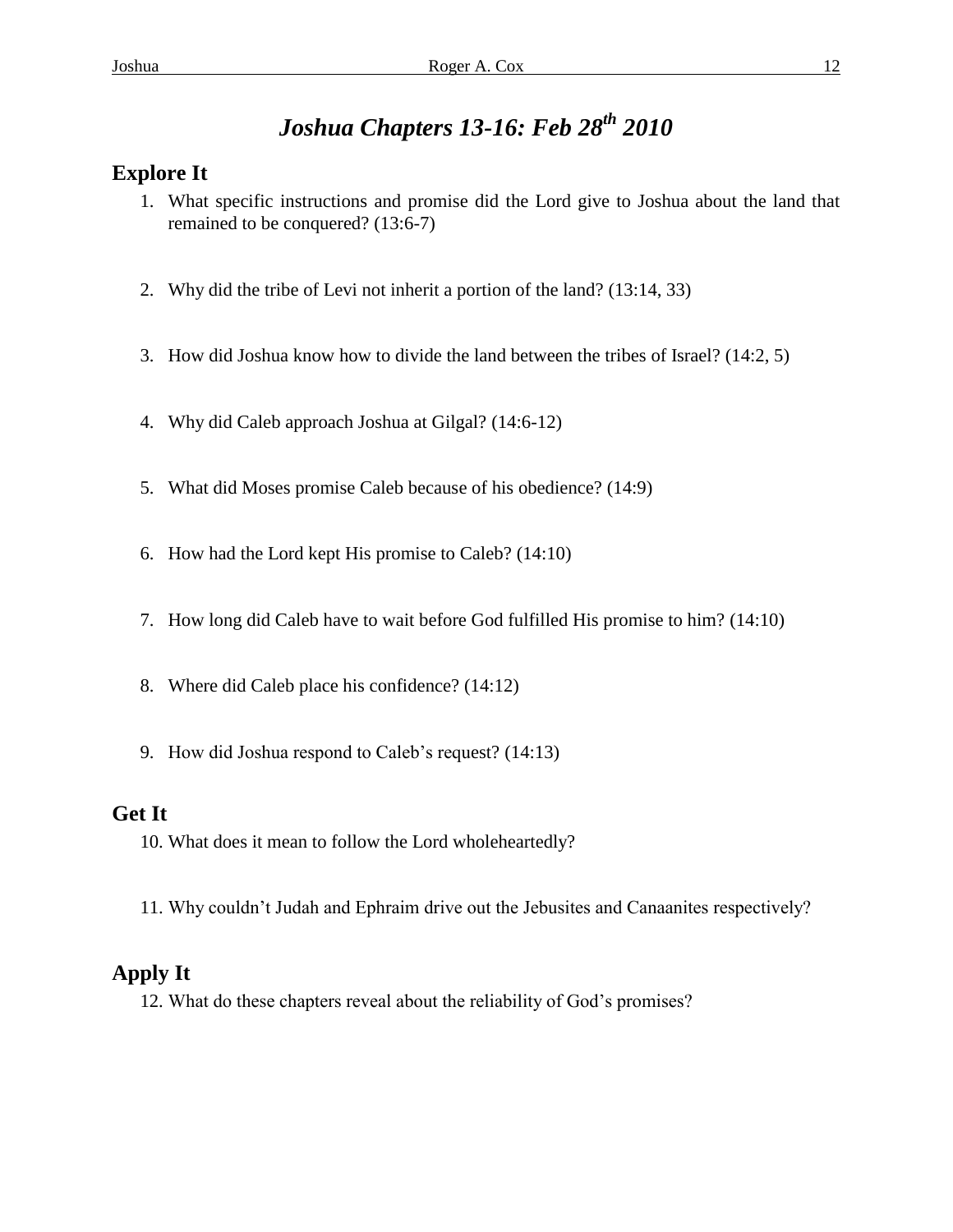## *Joshua Chapters 17-19: Mar 7th 2010*

#### **Explore It**

- 1. Why did the people of Joseph complain to Joshua? (17:14)
- 2. What was Joshua's response to the tribe of Joseph's request for more land? (17:17-18)
- 3. Why was it necessary for Joshua to give instructions to some Israelites? (18:2-3)
- 4. What were the three appointed men from each tribe supposed to do? (18:4)
- 5. How did Joshua know how to divide the land? (18:6)
- 6. Why did the Levites not receive an inheritance of land? (18:7)
- 7. Who gave Gad, Reuben, and the half-tribe of Manasseh their inheritance of land? (18:7)
- 8. When did Joshua receive his inheritance in relation to the rest of Israel? (19:49)

#### **Get It**

- 9. Why do you think the Israelites were slow to divide the land they had conquered?
- 10. Why do you think Joshua received his inheritance last?

#### **Apply It**

11. What is one characteristic of Joshua that you would like to have in your own life?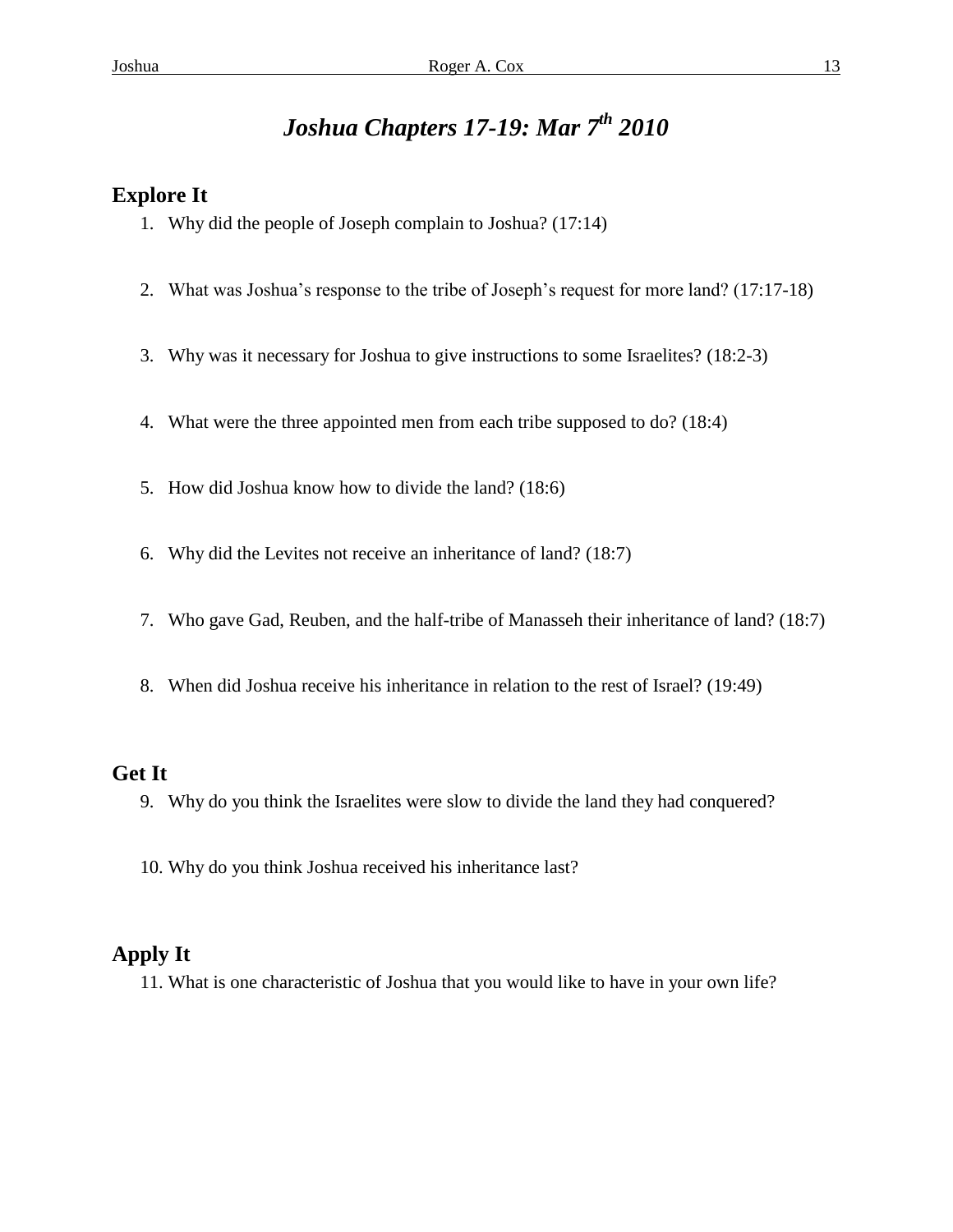## *Joshua Chapters 20-22: Mar 14th 2010*

#### **Explore It**

- 1. Why did the Lord tell the Israelites to designate cities of refuge? (20:2-3)
- 2. What role did elders play in a city of refuge? (20:4)
- 3. How long would a person remain in a city of refuge? (20:6)
- 4. Why did the family heads of the Levites approach Eleazar, Joshua, and the heads of the other Israelite tribes? (21:2)
- 5. What specific promise did the Lord fulfill to Israel? (21:43)
- 6. What did the eastern tribes receive from Joshua before he sent them on their way? (22:5- 6)
- 7. Why did the Israelites plan to go to war against the eastern tribes? (22:11-12)
- 8. What were the intentions of the eastern tribes when they built the altar on the Jordan River? (22:24-28)

#### **Get It**

- 9. Why was it important to establish places of refuge in Israel?
- 10. Where are the places of refuge for Christians today?

#### **Apply It**

11. In what specific ways has the Lord provided protection for you?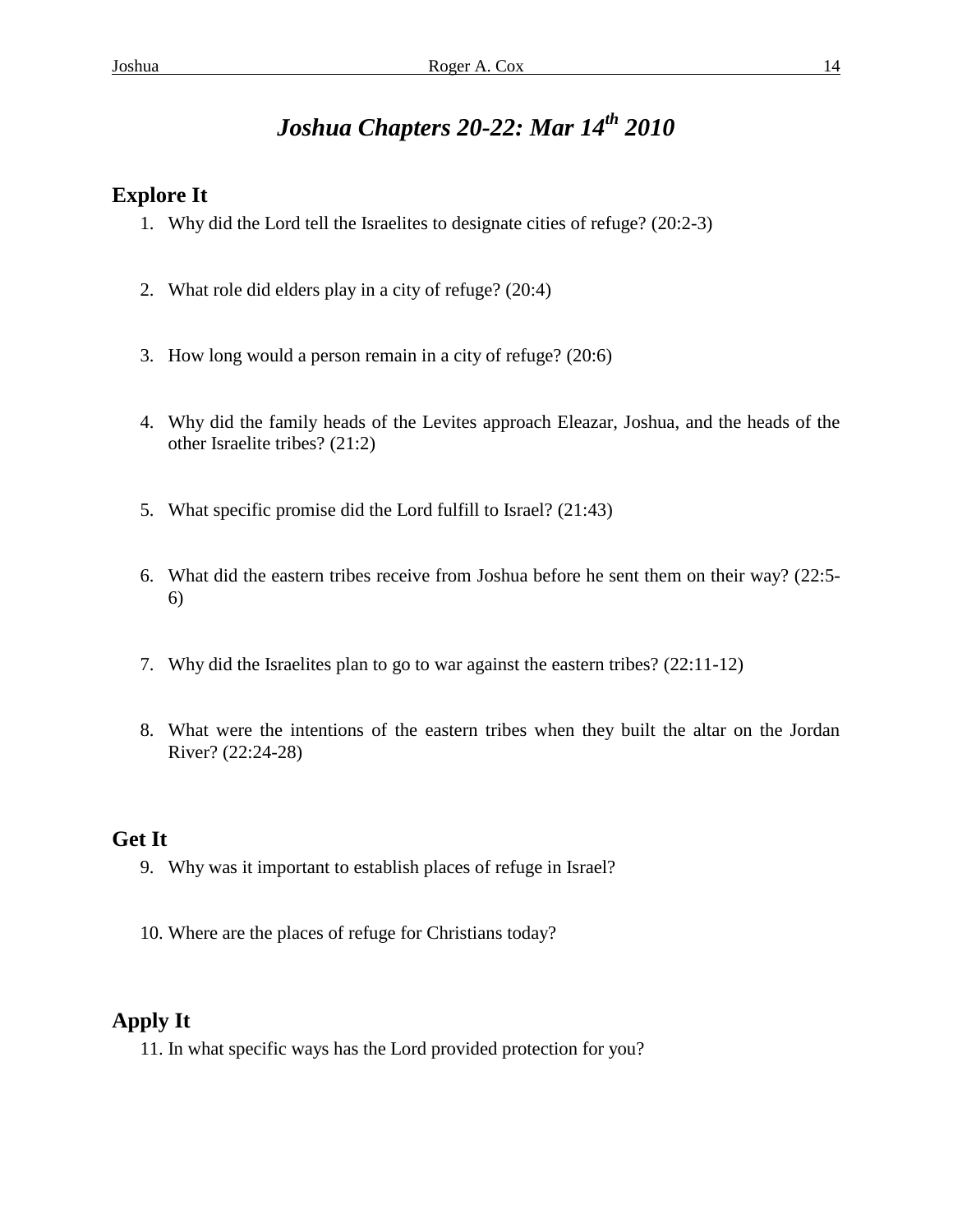## *Joshua Chapter 23: Mar 21st 2010*

#### **Explore It**

- 1. When did the events of this passage take place? (23:1)
- 2. Whom did Joshua credit for Israel's success in subduing their enemies? (23:3)
- 3. Of what promise did Joshua remind the Israelites? (23:5)
- 4. Why was it important for Israel not to associate with the nations around them? (23:7)
- 5. What did Joshua say would happen to Israel if they turned away from the Lord? (23:12- 13)
- 6. Is it significant that Joshua gave this advice to Israel when he thought he would die soon? (23:14)
- 7. What did Joshua believe about the reliability of God's promises? (23:14)
- 8. What would be the end result of Israel turning away from God? (23:16)

#### **Get It**

9. Why do you think Joshua thought it was necessary to give Israel such a harsh warning?

#### **Apply It**

10. In what way are the promises and stipulations God gave to Israel applicable to our relationships?